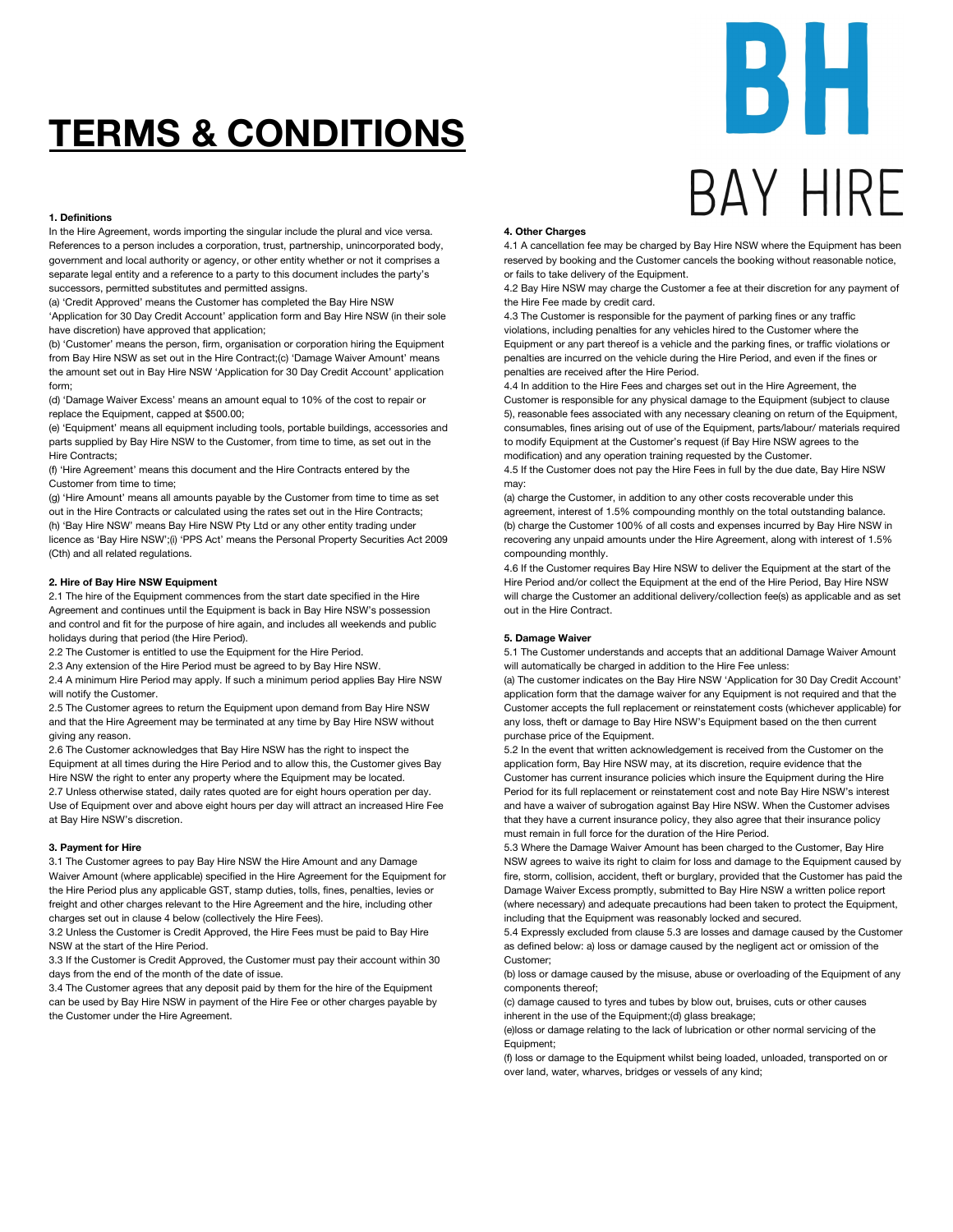(g) loss or damage to motors or other electrical appliances or devices caused by overloading or artificial electrical current, including use of under- rated or excessive length of extension leads on electrical powered tools and machines;

(h) damage caused by exposure to any corrosive or caustic substances, such as cyanide, salt water, acid etc; (i) theft of the Equipment unless reasonably locked and secured;

(j) loss or damage to Equipment during transport, except where transported by the Bay Hire NSW. This sub-clause shall not apply to trailers, toilet trailers, caravans or trailerised Equipment;

(k) loss or damage from use in violation of any statutory laws and regulations; and (l) loss or damage of tools, accessories, grease guns, hoses and similar, electric cords, welding cable, oxy and acetylene bottles, pneumatic tools,steels, shoring equipment, testing plugs, confined space equipment and other similar accessories.

5.5 Clause 5.3 shall not apply where Bay Hire NSW determines that one of the exclusions in Clause 5.4 applies unless the Customer is able to establish to the reasonable satisfaction of Bay Hire NSW that the exclusion does not apply. The Customer must provide Bay Hire NSW with all the information requested by Bay Hire NSW for the purpose of establishing whether one of the exclusions in clause 5.4 applies.

#### **6. Cross-hire**

6.1 The Customer must not on-hire the Equipment to any third party unless the Customer is known to Bay Hire NSW as an on-hire customer, by indicating this in the 'Type of Business' field on the Credit Application Form. In the event of a third party on-hire being agreed by Bay Hire NSW, the Customer shall remain liable to Bay Hire NSW in accordance with the terms of the Hire Agreement as though the on-hire agreement did not exist.

6.2 When Equipment is hired to other hire companies (with Bay Hire NSW's consent pursuant to clause 6.1), that are recognised by Bay Hire NSW to carry on that role, then the Customer has the right to re-hire for value.

6.3 Any agreement by Bay Hire NSW to the Customer entering into an on-hire agreement with a third party, is conditional upon the third party agreeing to operate under the same terms and conditions as contained in the Hire Agreement. 6.4 The Customer must take all steps necessary, including registration under the PPS Act to:

(a) ensure that any security interest arising under or in respect of any on-hire is enforceable, perfected and in all respects effective in accordance with the PPS Act; (b) enable the Customer to gain (subject to Bay Hire NSW's rights) first priority for the security interest; and

(c) enable the Customer and Bay Hire NSW to exercise their respective rights in connection with the security interest.

6.5 Bay Hire NSW may charge the Customer for any cost or expense incurred by them in relation to anything that needs to be done by Bay Hire NSW under this clause.

#### **7. Customer warranties**

7.1 The Customer warrants that:

(a) the Equipment will be used in accordance with the conditions outlined in the Hire Agreement and only for the purpose for which it was intended;

(b) the particulars in the Hire Agreement are correct in every respect and are not misleading in any way including, without limitation, by omission;

(c) it is the Customer's responsibility to ensure that the operator of the Equipment currently holds the current licences and all necessary approvals to operate the Equipment. Bay Hire NSW does not accept any responsibility or liability for operator licensing;

(d) the Equipment will not be used for any illegal purpose;

(e)the Customer vehicle is suitable for towing the Equipment if required;

(f) the Customer will not, without Bay Hire NSW's prior written permission, tamper with, repair or modify the Equipment in any way, or permit another to do so;

(g) the Customer agrees that the Equipment complies with its description, is in

merchantable condition and is fit for the Customer's purpose; and

(h) the Customer agrees that the Equipment has been received by the Customer in clean and good working order.

# **8. Customer Indemnities**

8.1 To the full extent permitted by law, the Customer releases, discharges and indemnifies Bay Hire NSW from all claims and demands by third parties upon Bay Hire NSW arising out of or consequent on the use or misuse of the Equipment during the Hire Period.

8.2 The Customer indemnifies Bay Hire NSW from any claims arising out of the use of the Equipment including damage to property or livestock or injury to persons. 8.3 Without limiting clause 8.1 of the Hire Agreement, the Customer agrees that to the full extent permitted by law, no warranties are given by Bay Hire NSW in respect of the Equipment. Any liability of Bay Hire NSW pursuant to any warranty which cannot be

excluded by law will not exceed either the cost of repairing the Equipment or for the cost of resupplying the Equipment, at Bay Hire NSW's sole discretion.

#### **9. Customer Responsibility**

9.1 Subject only to Bay Hire NSW's obligations following payment of the Damage Waiver Amount by the Customer in accordance with the Hire Agreement, the Customer will be responsible for any loss or damage to the Equipment irrespective of how the loss or damage occurred, including all wear and tear, during the Hire Period.

9.2 Bay Hire NSW gives no guarantee as to the condition, safety or suitability of the Equipment. Bay Hire NSW will rectify minor faults where possible on the job sites. In case of major breakdown, Bay Hire NSW will attempt to replace the Equipment as soon as possible. The Customer releases Bay Hire NSW from any liability for the loss caused by break down of any of the Equipment.

9.3 The Customer is liable for the payment of the new purchase price of any Equipment not returned to Bay Hire NSW.

9.4 The Customer agrees to fully reimburse Bay Hire NSW in the event of damage or loss of the Equipment.

9.5 If the Equipment is damaged the Customer must notify Bay Hire NSW within 24 hours of becoming aware of the damage.

9.6 The Customer accepts full responsibility for any damage caused to any underground services when using the Equipment.

9.7 If there is a breakdown or failure of the Equipment, the Customer must immediately stop using the Equipment and notify Bay Hire NSW in writing.

9.8 The Customer must take all necessary steps to prevent injury occurring to persons or property as a result of the condition of the Equipment.

9.9 The Customer must take all necessary steps to prevent any further damage to the Equipment itself.

9.10 The Customer must not repair or attempt to repair the Equipment.

9.11 The Customer holds a valid current driver's licence, operating licence or permit valid for the type of Equipment hired.

#### **10. Customer Liability**

10.1 The Customer will assume all risks and liabilities for, and in respect of, the Equipment and for all injuries to or deaths of persons and any damage to property howsoever arising from the Customer's possession, use, maintenance, repair, storage or transport of the Equipment.

#### **11. PPS Act**

11.1 In relation to any security interest constituted or contemplated in the Equipment by the Hire Agreement, and in relation to any proceeds arising from any dealing in the Equipment, the Customer consents to Bay Hire NSW affecting and maintaining a registration on the register (in the manner Bay Hire NSW considers necessary, including a Bay security interest registration that stays on the Customer's record at all times, even if no Equipment is currently being hired by the Customer from Bay Hire NSW) of that security interest.

11.2 The Customer also agrees to sign any documents and provide all cooperation to Bay Hire NSW required to facilitate that registration and maintenance. At Bay Hire NSW's sole discretion, Bay Hire NSW may register a financing statement or financing change statement in respect of a security interest (including any purchase money security interest) at any time. The Customer's right to receive notice of a verification statement regarding the registration of a security interest on the register in respect of the Equipment is hereby waived.

11.3 The Customer agrees not to register a financing change statement in respect of a security interest contemplated or constituted by the Hire Agreement, or in favour of a third party, without Bay Hire NSW's prior written consent.

11.4 If Chapter 4 of the PPS Act would otherwise apply to the enforcement of a security interest arising under or in connection with the Hire Agreement and sections 115(1) or 115(7) of the PSS Act allows for contracting out, then the following provisions of the PPS Act will not apply and the Customer will have no rights under them:

(a) in respect of section 115(1), section 95 (to the extent of notices to the grantor); section 96; section 118 (to the extent of notices to the grantor); sections 121(4); 125; 130; 132(3)(d); 132(4); 135; 142; and 143; and

(b) in respect of section 115(7): sections 127; 129(2); 129(3); 130(i); 132; 134(s); 135; 136(3); 136(4); 136(5); 137; and 275(7)(c).

11.5 The Customer and Bay Hire NSW agree not to disclose information of the kind referred to in section 275(1) of the PPS Act.

11.6 For the sake of clarity, the Equipment is the collateral and the security agreement is the Hire Agreement pursuant to the PPS Act.